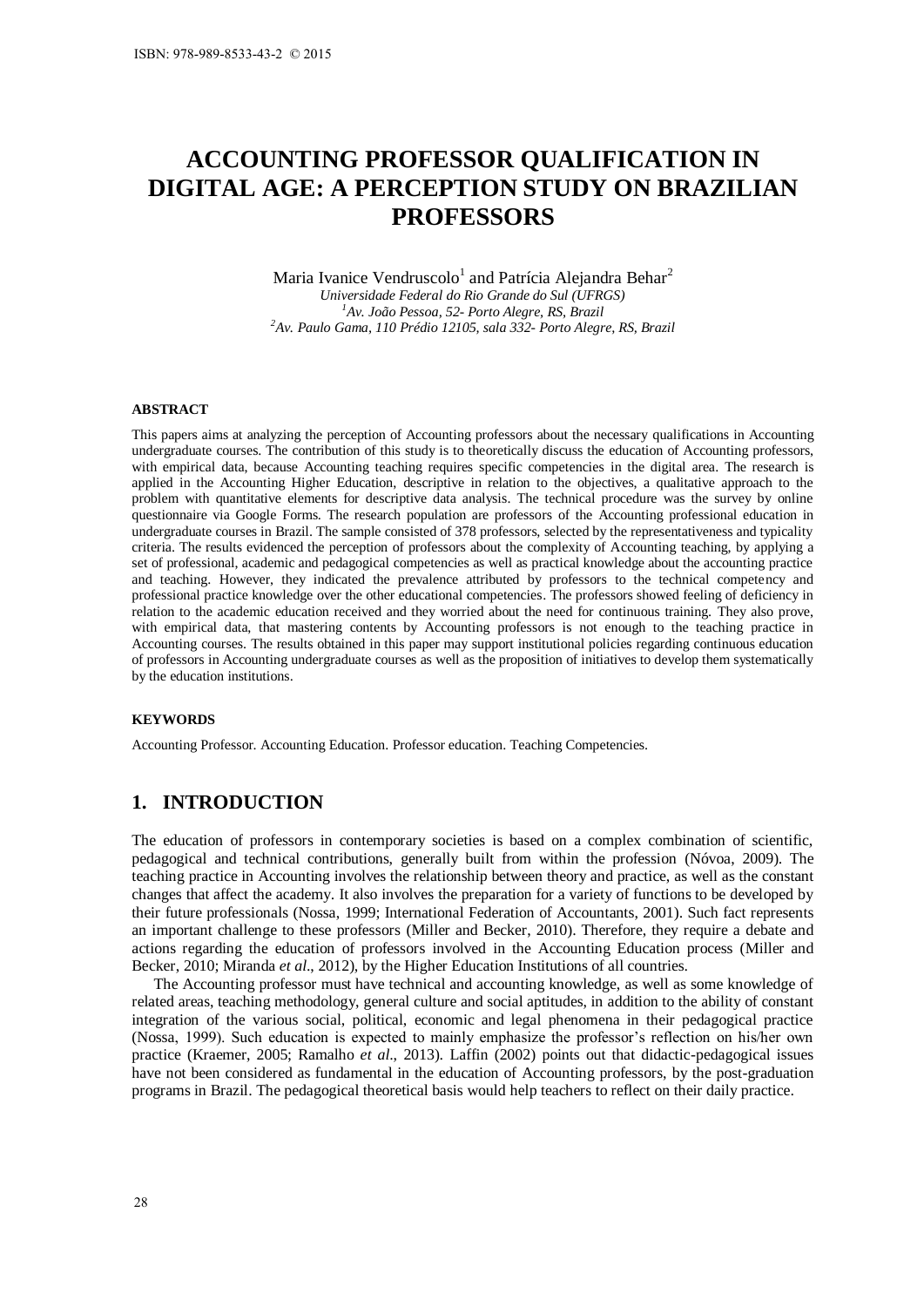Hernandes *et al*., (2006) reinforce the need of an education based on the reflection on the theory, so that accounting professors may encourage their students with critical thinking. Thus, according to Silva (2000) the Accounting professor needs to care for his/her teaching competency through updates and *stricto sensu* education (master's degree and/or PhD), in order to develop the assimilation conditions of new management forms within the growing expansion of the professional practice. As a support, the recommendations for academic training of professors in the accounting area "requires a combination of original academic preparation (*stricto sensu* education) in addition to follow-up activities that maintain or establish preparation for current teaching responsibilities " (Association to Advance Collegiate Schools of Business, 2010, p. 43). However, a weak academic education at *stricto sensu* post-graduation level of professionals in the area is observed in the Brazilian labor market (*Conselho Federal de Contabilidade*, 2013), and such fact may cause an effect on the qualification of the contingent professors of Accounting undergraduate courses in Brazil.

In this sense, what are the necessary qualifications for the teaching practice in Accounting undergraduate courses? The objective of this study is to investigate the perception of professors of the professional education area about the necessary qualifications for the teaching practice in Accounting undergraduate courses in Brazil.

Swain and Stout (2001) surveyed graduates from 73 accounting doctoral programs in the United States. The researchers evaluated the individual development needs regarding the teaching process. The respondents pointed out having received minor pedagogical training during the doctoral program and that they had developed them mainly through self-training (Swain and Stout, 2000).

Another studies (Slomski, 2008; Miranda *et al*., 2012; Vendruscolo and Behar, 2014; Vendruscolo and Bercht, 2015 ) surveyed the pedagogical practice of professors in Accounting undergraduate courses offered by Brazilian Higher Education Institutions. The results revealed in the study indicate they arise from the "initial and continuous education of professors, curriculum and school socialization, knowledge of the courses to be taught, professional experience, personal and professional culture, peer learning etc." (Slomski, 2008, p. 3). "Teaching requires professional education for its practice: specific knowledge to appropriately practice it or, at least, the acquisition of knowledge and skills related to the teaching activity in order to improve its quality " (Slomski, 2008, p. 3). Thus, the teaching knowledge have a temporal and social character and leads to acquired and perfected processes within the practice and teaching career in the Accounting area (Slomski, 2008).

Miranda *et al*. (2012) observed the qualifications of Accounting professors in three teaching education cores: academic qualification, professional qualification and pedagogical qualification. The professional qualification is related to the current accounting practices in the professional and pedagogical practice, to the systemic preparation for the teaching practice, whose knowledge arising from such qualifications pointed out in the study were: mastering the content, experience knowledge and didactic knowledge, respectively. The qualification component factors ascertained by the author are described in Table 1.

| Professor's                   | <b>Component Factors</b>                                                                                                                                                                                                                                                                                                                                                                                                                                      |
|-------------------------------|---------------------------------------------------------------------------------------------------------------------------------------------------------------------------------------------------------------------------------------------------------------------------------------------------------------------------------------------------------------------------------------------------------------------------------------------------------------|
| <b>Oualification</b>          |                                                                                                                                                                                                                                                                                                                                                                                                                                                               |
| Academic<br>qualification     | The PhD degree (preparation for research), master's degree, specialist, acting as referees or<br>reviewers of scientific journals, exclusively acting at Higher Education Institutions, having papers<br>published in scientific journals, participating in research associations or bodies. Thus, it was<br>considered that the academic qualification should concern the teaching preparation for the practice<br>of research on the issues he/she teaches. |
| Professional<br>qualification | The accounting professional practice; as a consultant, advisor or referee; participation in<br>professional associations or regulatory agencies; development of applied research involving the<br>academy and the community; and the participation in projects of university extension programs<br>with the involvement of the community.                                                                                                                     |
| Pedagogical<br>qualification  | Offer of teaching training programs; support to the teaching participation in research projects and<br>scientific events; support to the teaching participation in <i>stricto sensu</i> courses offered by other<br>Higher Education Institutions; promotion of scientific events contemplating teaching; have a<br>stricto sensu, lato sensu and extension pedagogical education courses; teaching-related research<br>projects; and teaching experience.    |

Table 1. Accounting teaching qualification component factors

Source: Miranda *et al*. (2012).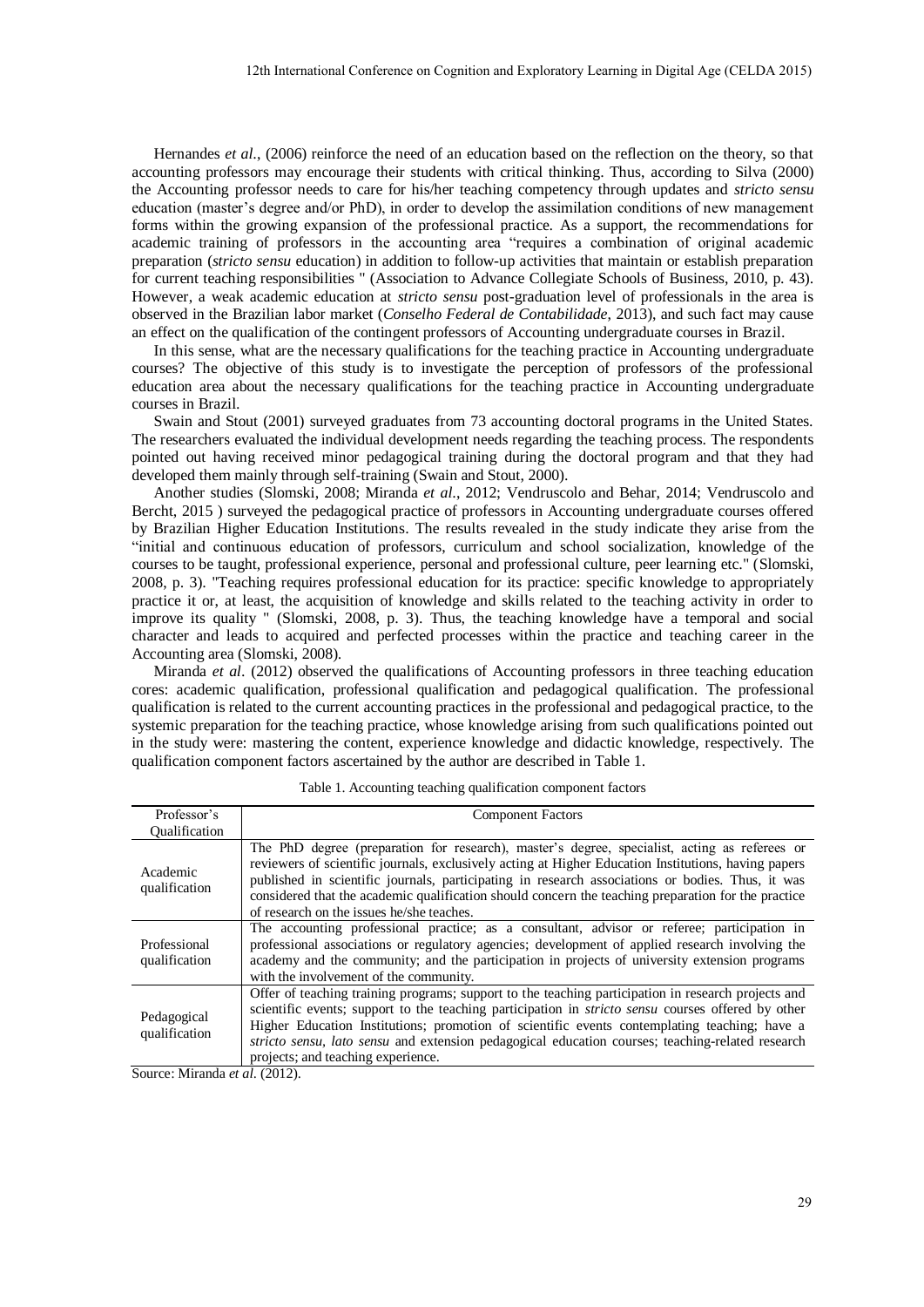Vendruscolo and Behar (2014) investigated the professors' competencies elements (knowledge, skills and attitudes) in Accounting undergraduate course. The authors have not identified a consensus on the literature about the pedagogical competencies of professors. The studies about the education of Accounting professors are recent and were tangent to the teaching competencies issue. They have not mapped them or identified their elements, not even approached how to develop them. However, in general, the presence of the three constitutive elements of competencies is observed: knowledge, skills and attitudes (Vendruscolo and Behar, 2014).

Vendruscolo and Bercht (2015) have analyzed the perception of affective aspects in their pedagogical practices, with 96 accounting undergraduate professors in Southern and Southeastern Brazil. The study data evidenced that Accounting professors do not adopt pedagogical practices through Accounting Information Technology, compatible with the distance education, revealing the training need in information technology.

Thus, the contribution of this study is to theoretically discuss the education of Accounting professors, with empirical data, in order to produce more concrete answers, contributing to the mediation between the new base of the social reality and the requirements of specialized professionals to act in the organizations, in order to meet the evolutive challenges of society.

## **2. METHODOLOGICAL PROCEDURES**

The research is applied to the higher education in Accounting. Based on the approach, the research may be classified as qualitative, since it represents an interpretative analysis of the collected empirical data and with quantitative elements for the descriptive analysis of data (Gil, 2007; Creswell, 2010). In relation to the objectives, it is descriptive. The technical procedure adopted was the survey through the online questionnaire via Google Forms, characterized by the direct questioning of the subjects whose behavior was expected to know and determine the characteristics and opinions of the study population (Gil, 2007).

The respondents were 378 Brazilian professors, selected using non-probabilistic sampling through the typicality criterion: being professor in Accounting undergraduate courses and teaching professional education courses within the course's program. The collection instrument contemplated the objectives of the research, the voluntary participation statement and the authorization for disclosure of the research anonymous data. In order to guarantee anonymity along the research, no name or identifying data of the respondents were disclosed. The denomination P*n* was adopted, where "P" refers to the respondent professor and "*n*" corresponds to the sample order number in the data base. ISBN: 978-989-8533-43-2 © 2015<br>
Useration: 978-989-8533-43-2 © 2015<br>
Vendruscolo and Behar (201<br>
Unititudes) in Accounting undergrape<br>
about the pedagogical competen<br>
are recent and were tangent to comprome their elements

The data collecting instrument was organized in multiple choice questions, from the Likert scale (Likert, 1975; Günther, 2003), in order to capture the perception of the research respondents in relation to the qualifications of a professor regarding the accounting teaching function for professors in Accounting undergraduate courses. The scales were: Essential, Very Important, Important, Of little Importance and Irrelevant.

## **3. RESULTS AND DISCUSSION**

The analysis processes and data interpretation obtained by the survey technical procedure are shown.

## **3.1 Profile of the Research Respondents**

In all Brazilian regions, most professors are male (64% of the participants). In the Northeastern and Northern regions this participation was even more expressive, with 67.4% and 76.5%, respectively. Out of the total of respondents, 74.6% are under 50 years old and 25.4% are older than 50 years. The age group with the largest concentration in all regions is between 41 and 50 years. Approximately, 53% of the professors act at private Higher Education Institutions, compared to 44.7% of public Higher Education Institutions, while 2.1% act in both. The regions with the highest presence of professors acting at private Higher Education Institutions are the Southern (63.3%) and Southeastern (67.3%) regions. This situation is inverted in the Center-Western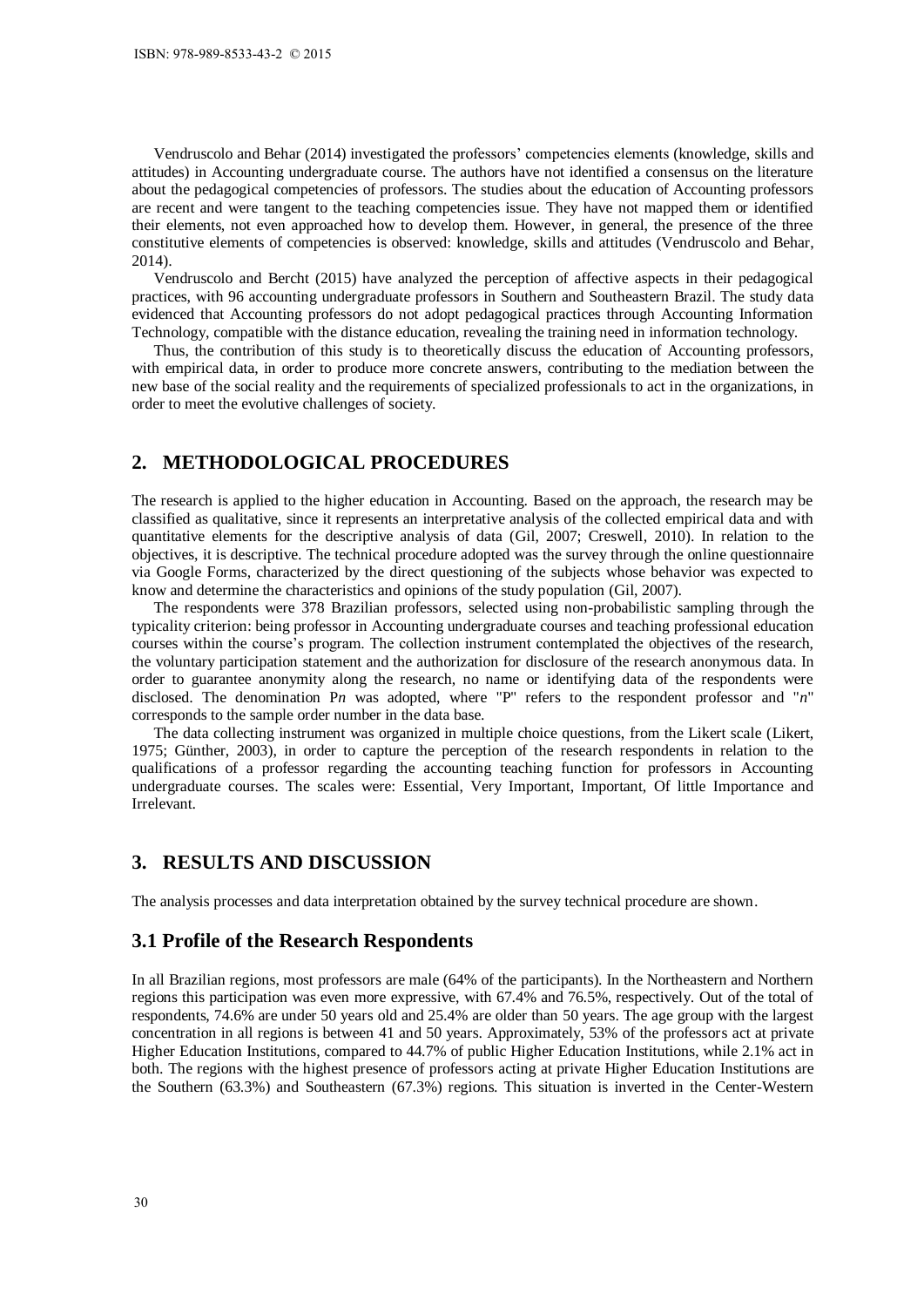(64,1%), Northeastern (83,7%) and Northern (58.8%) regions, where the public institutions are more representative in the sample.

The predominant academic education (78.8%) of the professors who responded the survey was Bachelor of Accountancy Science, in all regions. The Northern region stands out (94.1%), followed by the Center-Western (90,5%) and Northern (88,4%) regions. Professors from related areas represent 17.2% of participants and Other Knowledge Areas, represent around 4%. This participation is more influenced by the Southern (16.9%) and Southeastern (24.5%) regions. It has also been observed that 4% of the participants have double education, generally in accounting-related areas.

In relation to the qualification of the sampled professors, 24.3% have a PhD (8.2% with post-doctorate) and 51.9% are concentrated in the Master's Degree – of these, 18% are currently enrolled in PhD programs. Thus, 76.2% of participants have the minimum title required by the Brazilian Ministry of Education for professional activity in undergraduate courses. This characteristic was similar in all regions, with emphasis placed on the Center-Western region, with a higher participation (85.7%), and the Northeastern region, with a lower participation (69.8%). Among professors with the minimum qualification of PhD, 71% are from public Higher Education Institutions, 61% of them are men and 39% women.

The teaching experience resulted more uniform among the intervals analyzed. Most professors (65.3%) in the sample had up to 15 years of teaching experience. The largest contingent was in the interval between 5 and 10 years, with 23.8% of the total. The interval between 15 and 30 years contemplates 29.9% of the professors. The sample also contains professors (4.8%) with more than 30 years of teaching experience. Confirming the theoretical references, 78.6% of professors have professional experience, in addition to the teaching practice. However, 21.4% only work as professors, mainly represented by professors who work at public Higher Education Institutions (61.7%). The research of *Conselho Federal do Rio Grande do Sul* pointed that 4.8% of Accountants also work as professors (*Conselho Federal do Rio Grande do Sul*, 2013).

## **3.2 Data Analysis**

Professors were consulted about the importance of qualifications and practical knowledge, necessary for the teaching function in Accountancy. The result obtained is indicated in Table 1, by scales.

| <b>Oualification and Knowledge</b> | Essential |               | Verv<br>Important |      | Important |      | Of Little<br>Importance |      | Irrelevant |      | Total |
|------------------------------------|-----------|---------------|-------------------|------|-----------|------|-------------------------|------|------------|------|-------|
|                                    | tr        | $\frac{0}{0}$ | fr                | %    | fr        | $\%$ | fr                      | $\%$ | tr         | $\%$ | Fr    |
| <b>Technical Qualification</b>     | 245       | 65.3          | 91                | 24.3 | 41        | 10.9 |                         | 0.3  | $\Omega$   | 0.0  | 378   |
| Pedagogical Qualification          | 136       | 36.3          | 153               | 40.8 | 83        | 22.1 | 5                       | 1,3  |            | 0.3  | 378   |
| Academic Qualification - Masters   | 106       | 28.3          | 161               | 42.9 | 89        | 23.7 | 17                      | 4.5  |            | 1.3  | 378   |
| Academic Oualification - Doctorate | 53        | 14.1          | 138               | 36.8 | 142       | 37.9 | 33                      | 8.8  | 12         | 3,2  | 378   |
| Practical knowledge of Professors  | 159       | 42.4          | 158               | 42.1 | 57        | 15.2 | 3                       | 0.8  |            | 0.3  | 378   |
| Practical knowledge of Accountants | 164       | 43.7          | 144               | 38,4 | 64        | 17.1 | 6                       | 1,6  | 0          | 0.0  | 378   |

Table 2. Perception of respondents about the Qualifications of Accounting professors

Technical Qualification was indicated as Essential (65.3%) and Very Important (24.3%) in the perception of 336 professors, representing 88.9% of participants. Practical knowledge as professors was considered by 83.8%, as Essential (43.7%) and Very Important (38.4%) and as Accountants by 81.4%. The empirical data show that the sample teachers attach greater importance to the technical qualification and professional experience if compared to the others. Such importance can carry a greater weight in their continuing education, instead of the pedagogical and technological skills required in the teaching profession in the digital age. The market has required increasingly technically qualified professionals, but also shows a diversification of skills developed in their academic studies. In this regard, extensive training, covering the development of teaching skills result in a more significant contribution.

The consideration of one of the respondents to the research illustrates the point of view of professors in relation to the importance of technical qualification and knowledge of the specific area: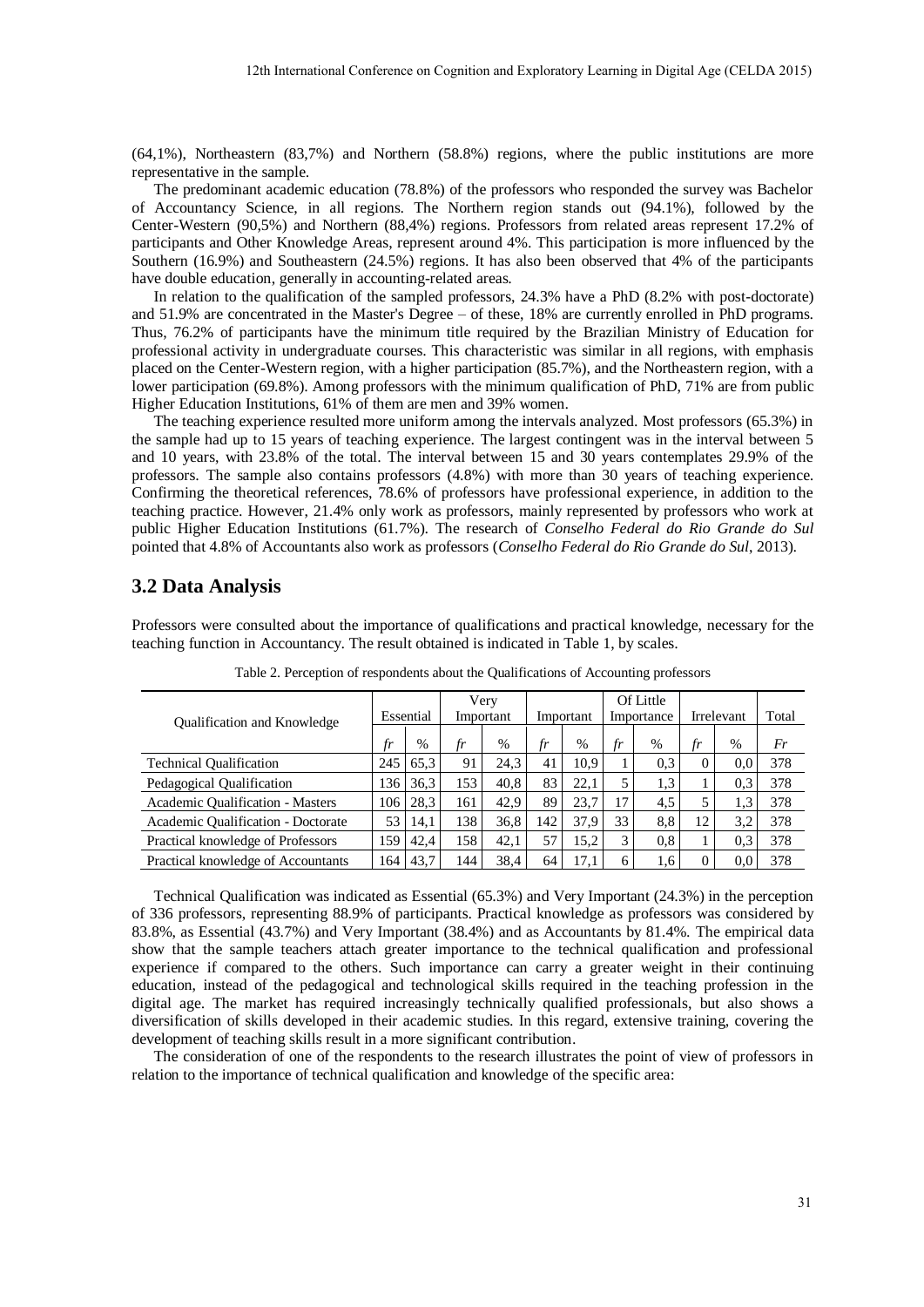|                   | ISBN: 978-989-8533-43-2 © 2015                                                                                                                                                                                                                                                                                                                                                                                                                                                                                                                                                                                                                                                                                                                                                                                                                                                                                                                                                                                                                                                                                                                                                                                                                                                                                                                                                                                                                                                                                                                                                                                                                                                                                                                                                                                                                                                                                                                                                                     |
|-------------------|----------------------------------------------------------------------------------------------------------------------------------------------------------------------------------------------------------------------------------------------------------------------------------------------------------------------------------------------------------------------------------------------------------------------------------------------------------------------------------------------------------------------------------------------------------------------------------------------------------------------------------------------------------------------------------------------------------------------------------------------------------------------------------------------------------------------------------------------------------------------------------------------------------------------------------------------------------------------------------------------------------------------------------------------------------------------------------------------------------------------------------------------------------------------------------------------------------------------------------------------------------------------------------------------------------------------------------------------------------------------------------------------------------------------------------------------------------------------------------------------------------------------------------------------------------------------------------------------------------------------------------------------------------------------------------------------------------------------------------------------------------------------------------------------------------------------------------------------------------------------------------------------------------------------------------------------------------------------------------------------------|
|                   |                                                                                                                                                                                                                                                                                                                                                                                                                                                                                                                                                                                                                                                                                                                                                                                                                                                                                                                                                                                                                                                                                                                                                                                                                                                                                                                                                                                                                                                                                                                                                                                                                                                                                                                                                                                                                                                                                                                                                                                                    |
|                   |                                                                                                                                                                                                                                                                                                                                                                                                                                                                                                                                                                                                                                                                                                                                                                                                                                                                                                                                                                                                                                                                                                                                                                                                                                                                                                                                                                                                                                                                                                                                                                                                                                                                                                                                                                                                                                                                                                                                                                                                    |
|                   | P52 "For the good teaching of the accounting practice, the technical disciplines must be taught by<br>professionals who work in the area. As we no longer have technical accounting courses, the Higher<br>Education Institutions must prioritize the technical education (Accounting, Fiscal, Asset and HR<br>bookkeeping) until the 5th period and professional disciplines should be taught from the 6th period on. The<br>disciplines of accounting practice should be taught in computing laboratory with specific software".                                                                                                                                                                                                                                                                                                                                                                                                                                                                                                                                                                                                                                                                                                                                                                                                                                                                                                                                                                                                                                                                                                                                                                                                                                                                                                                                                                                                                                                                 |
| Table 3.          | On the other hand, Pedagogical Qualification was considered Essential (36.3%) and Very Important<br>(40.8%), by 289 respondents (76.5%) and Important by another 22.1%, totalizing 98.4% of participants. Data<br>evidence that professors also consider pedagogical qualification relevant to the teaching practice in<br>Accounting Science. It is observed with even greater significance given the technical knowledge that the<br>consulted teachers also recognize the importance of Pedagogical Qualification. This involves knowledge,<br>skills and specific attitudes, related to each other that enable teachers in conducting the process of teaching<br>and learning accounting and enable a reflection on their practice.<br>As stated in the literature review, the professor of Accounting courses did not receive academic training<br>envisaging the needs for the teaching practice. Professors have been developing them in their own practice,<br>which this study ratifies with empirical data. Professors have verbally expressed the comments indicated in                                                                                                                                                                                                                                                                                                                                                                                                                                                                                                                                                                                                                                                                                                                                                                                                                                                                                                                 |
|                   | Table 3. Comments of respondents on the received academic training                                                                                                                                                                                                                                                                                                                                                                                                                                                                                                                                                                                                                                                                                                                                                                                                                                                                                                                                                                                                                                                                                                                                                                                                                                                                                                                                                                                                                                                                                                                                                                                                                                                                                                                                                                                                                                                                                                                                 |
| Professor<br>P186 | Comment<br>The undergraduate professor must share practice and teaching in order to develop competencies.                                                                                                                                                                                                                                                                                                                                                                                                                                                                                                                                                                                                                                                                                                                                                                                                                                                                                                                                                                                                                                                                                                                                                                                                                                                                                                                                                                                                                                                                                                                                                                                                                                                                                                                                                                                                                                                                                          |
| P <sub>258</sub>  | The classroom is always a challenge, since in some classrooms a methodology works and in others the<br>same methodology doesn't, so professors should find these competencies and feel which methodologies<br>should be applied in each classroom, discipline and each content.                                                                                                                                                                                                                                                                                                                                                                                                                                                                                                                                                                                                                                                                                                                                                                                                                                                                                                                                                                                                                                                                                                                                                                                                                                                                                                                                                                                                                                                                                                                                                                                                                                                                                                                    |
| P <sub>363</sub>  | The professor, in his/her deepest essence, should be bound to the complex cognitive-pedagogical process<br>of their students, searching to constantly improve his/her methods, in order to obtain a different, unique,<br>process from his/her creativity, adapted to his/her personal dimensions. In other words, he/she should<br>develop his/her own creative methodology, by applying a set of knowledge and experiences which expand<br>as his/her teaching experiences accumulate. Experience improves it when he/she uses time as an extension<br>process of the experiences he/she practiced.                                                                                                                                                                                                                                                                                                                                                                                                                                                                                                                                                                                                                                                                                                                                                                                                                                                                                                                                                                                                                                                                                                                                                                                                                                                                                                                                                                                              |
|                   | The comments of Accounting professors evidence the construction and development of their teaching<br>competencies are attributed to the practice, trial and error, sharing of experiences with colleagues. Change in<br>their methodologies through experience. They attribute to their teaching experience the constant<br>improvement of their methods, without necessarily being aware of the process.<br>By analyzing the comments, in the light of the Genetic Epistemology Theory (Piaget, 1975), they<br>demonstrate the occurrence of a cognitive imbalance resulted by the "classroom" assimilation process. A<br>beginning of awareness occurs by observing the need for change in action schemes (methodologies), as cited<br>by P258 "in some a methodology works while in others the same methodology doesn't". So, in an attempt to<br>assimilate the object, the professor needs to modify their action (accommodation process): P258 "find these<br>competencies and feel which methodologies should be applied in each classroom, discipline and each<br>content". By doing this, professors develop cognitive structures in order to assimilate the object, developing<br>their teaching competencies, even if they are not completely aware of the process.<br>In relation to the Academic Qualification for the function of Accounting professor, the Master's degree<br>received a higher weight (70.6%; 267 respondents) if compared to the Doctorate degree (50.5%; 191<br>respondents), considering the Essential (28.3%) and Very Important (42.9%) scales. This result may be<br>related to the qualification of the respondents, which indicated that 51.9% (196) have a maximum<br>qualification of Master and 24.3% of PhD, or even to the parameters required by the Brazilian Ministry of<br>Education. In this aspect, the voluntary comments of participant professors give an idea of the meaning<br>attributed to the professor education, as shown in Table 4. |
|                   |                                                                                                                                                                                                                                                                                                                                                                                                                                                                                                                                                                                                                                                                                                                                                                                                                                                                                                                                                                                                                                                                                                                                                                                                                                                                                                                                                                                                                                                                                                                                                                                                                                                                                                                                                                                                                                                                                                                                                                                                    |
| 32                |                                                                                                                                                                                                                                                                                                                                                                                                                                                                                                                                                                                                                                                                                                                                                                                                                                                                                                                                                                                                                                                                                                                                                                                                                                                                                                                                                                                                                                                                                                                                                                                                                                                                                                                                                                                                                                                                                                                                                                                                    |

Table 3. Comments of respondents on the received academic training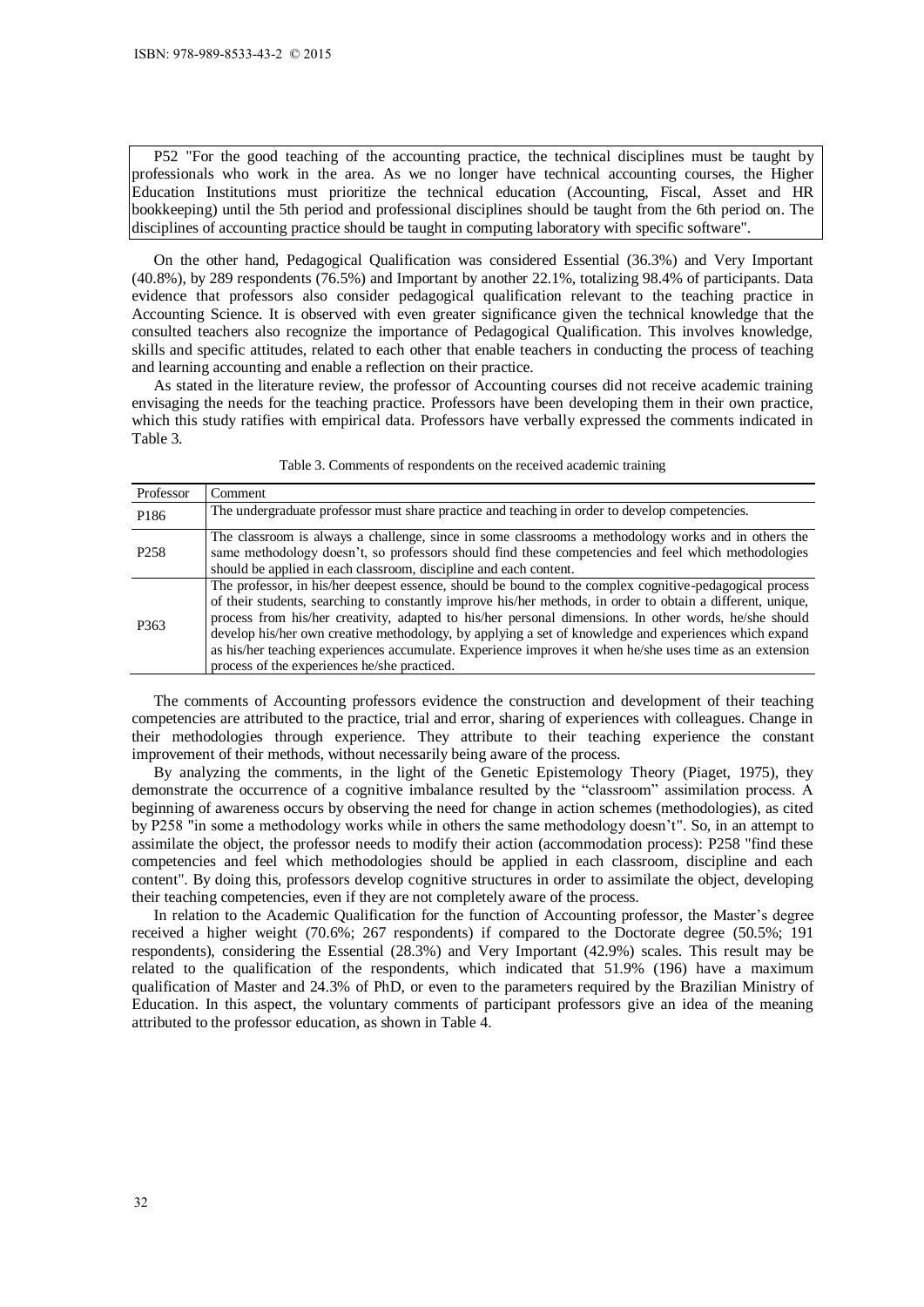|  |  | Table 4. Comments of respondents about academic qualification |
|--|--|---------------------------------------------------------------|
|--|--|---------------------------------------------------------------|

| Professor        | Comment                                                                                                      |
|------------------|--------------------------------------------------------------------------------------------------------------|
|                  | I believe higher education teaching lacks training of teaching techniques. We leave the Master's and         |
|                  | Doctorate degrees as researchers and have little or no teaching practice. Therefore, during the first        |
| P <sub>148</sub> | teaching years we tend to reproduce the old board/marker system to pass on knowledge. I notice that even     |
|                  | being aware of such change in the teaching techniques, only a few professors adopt or have autonomy to       |
|                  | apply them. I think there is a lack of training, courses and sharing of experiences among professors.        |
|                  | The institution where I work ignores the need for training professors for a better performance in their      |
| P94              | classroom. I need training and I see my colleagues need it too. But I believe this training should be partly |
|                  | optional, and partly obligatory and periodical.                                                              |
|                  | The Accounting Higher Education Institutions need to improve a lot with new Technologies and                 |
| P <sub>220</sub> | professionals with a good qualification in order to train competent professionals for the labor market.      |

The feeling of deficiency in relation to the academic education received and the need for continuous training is expressed through the comments of professors in digital area. The concern of professors about the systematization of periodical training may also be observed, which could be provided by the Higher Education Institutions where they work. Professor P148 indicated that the academic qualification prepares the professor for research and not for the teaching practice and that professors adopt the modelling process for the conduction of their pedagogical practices.

The results indicated the prevalence attributed by professors to the technical qualification and professional practical knowledges about the other teaching qualifications. However, they have attributed relevant weight to all of them, once almost all respondents scored up to the Important scale. This denotes a perception by professors of the complexity of the teaching practice in Accountancy. They also prove, with empirical data, what had been noted in previous studies, that is, that mastering contents by Accounting professors is not enough to the professional training in the accounting area.

# **4. CONCLUSION**

The analysis results of empirical data contributed to reinforce the need for an academic education that envisages the practice requirements of professors and emphasize the need for a continuous education. Similarly, considering the social context of Accounting undergraduate professors' practice, they revealed the feeling of deficiency in relation to the academic education received and the concern of professors about the systematization of periodical training which could be provided by the Higher Education Institutions where they work. Therefore, the Higher Education Institutions need to reflect on the pedagogical models adopted by *stricto sensu* Accounting courses in Brazil.

The study indicated, also, that the professors adopt the modelling process for the conduction of their pedagogical practices. The academic qualification prepares the professor for research and not for the teaching. Mastering the contents is not enough for the teaching practice in Accounting courses. This denotes a perception by professors of the complexity of the teaching activity in Accountancy in digital area.

Considering the respondents to the research are related to classroom courses and teach most disciplines only in this modality, we understand that further studies should be carried out with Accounting professors who teach in distance education. Specific research with respondents from distance education courses is recommended. As pointed out by Minayo (1994), in Social Sciences research, the social context must be considered due to the nature of this knowledge field, whose social education and configuration are specific.

The results obtained in this paper may support institutional policies related to the continuous education of Accountancy undergraduate professors and the proposition of initiatives to develop them systematically.